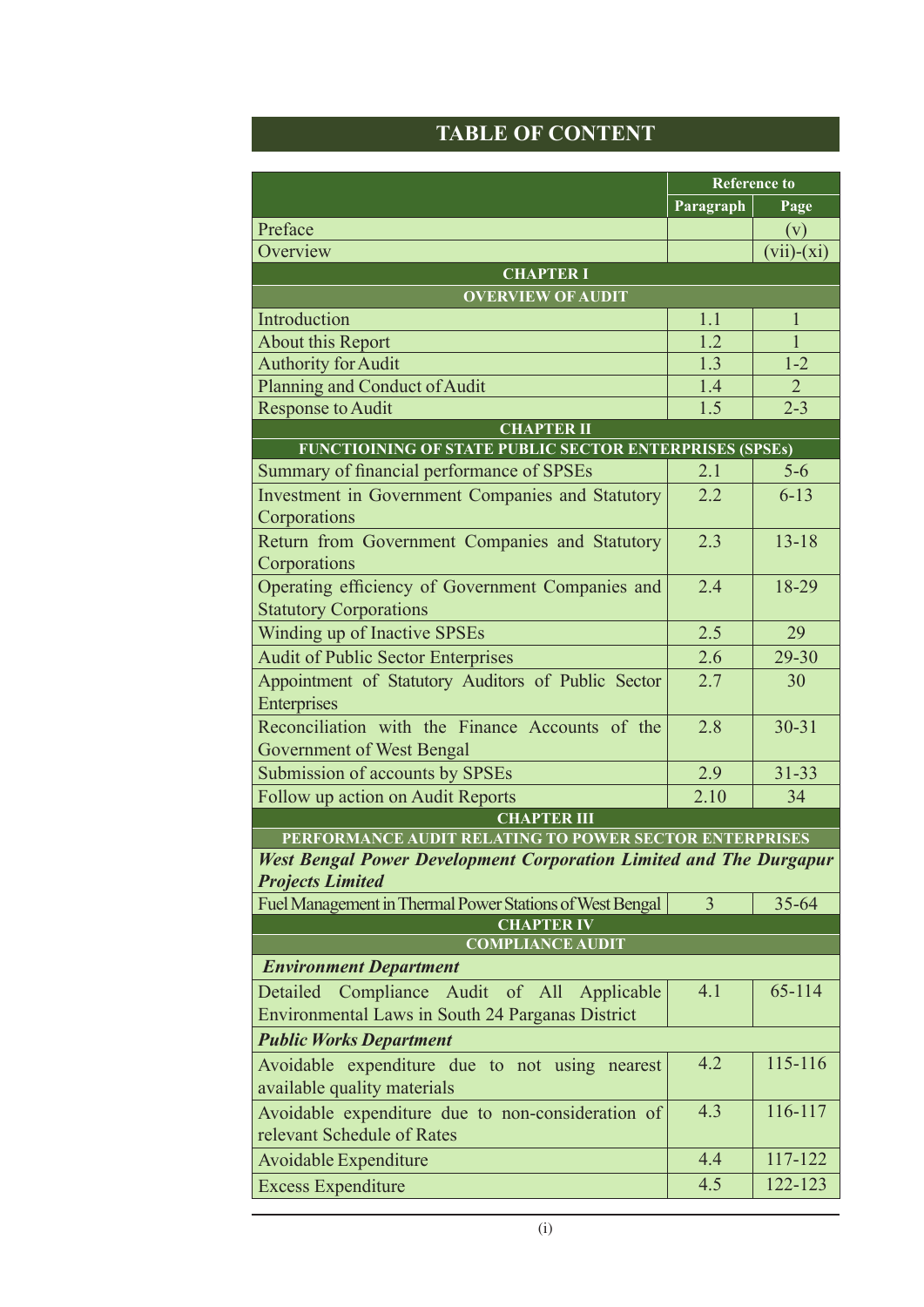|                                                                           | <b>Reference to</b> |         |  |  |
|---------------------------------------------------------------------------|---------------------|---------|--|--|
|                                                                           | Paragraph           | Page    |  |  |
| <b>Micro, Small and Medium Enterprises &amp; Textiles Department</b>      |                     |         |  |  |
| Inefficient cash management of surplus fund                               | 4.6                 | 124     |  |  |
| Extra expenditure on VAT                                                  | 47                  | 125     |  |  |
| <b>Land and Land Reforms Refugee Relief and Rehabilitation Department</b> |                     |         |  |  |
| Non-realisation of lease rent and interest                                | 4.8                 | 126     |  |  |
| Non-settlement of long term lease                                         | 49                  | 127-128 |  |  |
| Non-renewal of long term lease                                            | 4 10                | 128-129 |  |  |

| <b>APPENDICES</b> |                                                                                                                                                                                                                        |              |  |  |
|-------------------|------------------------------------------------------------------------------------------------------------------------------------------------------------------------------------------------------------------------|--------------|--|--|
| No.               | <b>Particulars</b>                                                                                                                                                                                                     | <b>Pages</b> |  |  |
| 1.                | Statement of list of Departments as of 31 March 2020                                                                                                                                                                   | 131          |  |  |
| 2.                | Statement of list of Autonomous Bodies as of 31 March<br>2020                                                                                                                                                          | 132-133      |  |  |
| 3.                | <b>Status of Tabling of Audit Reports</b>                                                                                                                                                                              | 134          |  |  |
| 4.                | Statement of Pending Replies to Audit paragraphs/reviews                                                                                                                                                               | 135          |  |  |
| 5.                | Department-wise Statement of outstanding Inspection<br><b>Reports and Paragraphs</b>                                                                                                                                   | 136          |  |  |
| 6.                | Statement showing particulars of up to date capital,<br>budgetary outgo, loans given out of budget and loans<br>outstanding as on 31 March 2020 in respect of Government<br><b>Companies and Statutory Corporation</b> | 137-150      |  |  |
| 7.                | Summarised financial position and working results of<br>Government Companies and Statutory Corporations as<br>per their latest finalised statements/ accounts for 2019-20<br>(30 September 2020)                       | 151-168      |  |  |
| 8.                | Statement showing working results of WBPDCL and DPL<br>during 2015-16 to 2019-20                                                                                                                                       | 169-171      |  |  |
| 9.                | Statement showing coal procurement of WBPDCL and<br>DPL during the year 2015-16 to 2019-20                                                                                                                             | 172          |  |  |
| 10.               | Statement showing coal purchased against FSA quantity<br>and excess/short procurement during 2015-16 to 2019-20                                                                                                        | 173          |  |  |
| 10A.              | Statement showing loss of revenue due to amendment of<br>order from rake to rake to weighted average basis (MSTC)                                                                                                      | 174          |  |  |
| 10 B.             | Statement showing loss of revenue due to amendment of order<br>from rake to rake to weighted average basis (WBMDTCL)                                                                                                   | 175          |  |  |
| 11.               | Statement showing auxiliary consumption of WBPDCL<br>and DPL during 2015-16 to 2019-20                                                                                                                                 | 176-177      |  |  |
| 12.               | Consolidated statement showing excess consumption of<br>Oil (2015-16 to 2019-20 for SgTPs and KTPS) (2015-16<br>to 2018-19 for BTPS, STPS and BkTPS)                                                                   | 178          |  |  |
| 13.               | Statement showing Transit Loss of coal during 2015-16 to<br>2019-20                                                                                                                                                    | 179          |  |  |
| 14.               | Frequencies and Parameters for analysis of surface water                                                                                                                                                               | 180-181      |  |  |
| 15.               | Water Quality of river Hooghly (Ganga) at Diamond<br>Harbour (Surface Water)                                                                                                                                           | 182-183      |  |  |